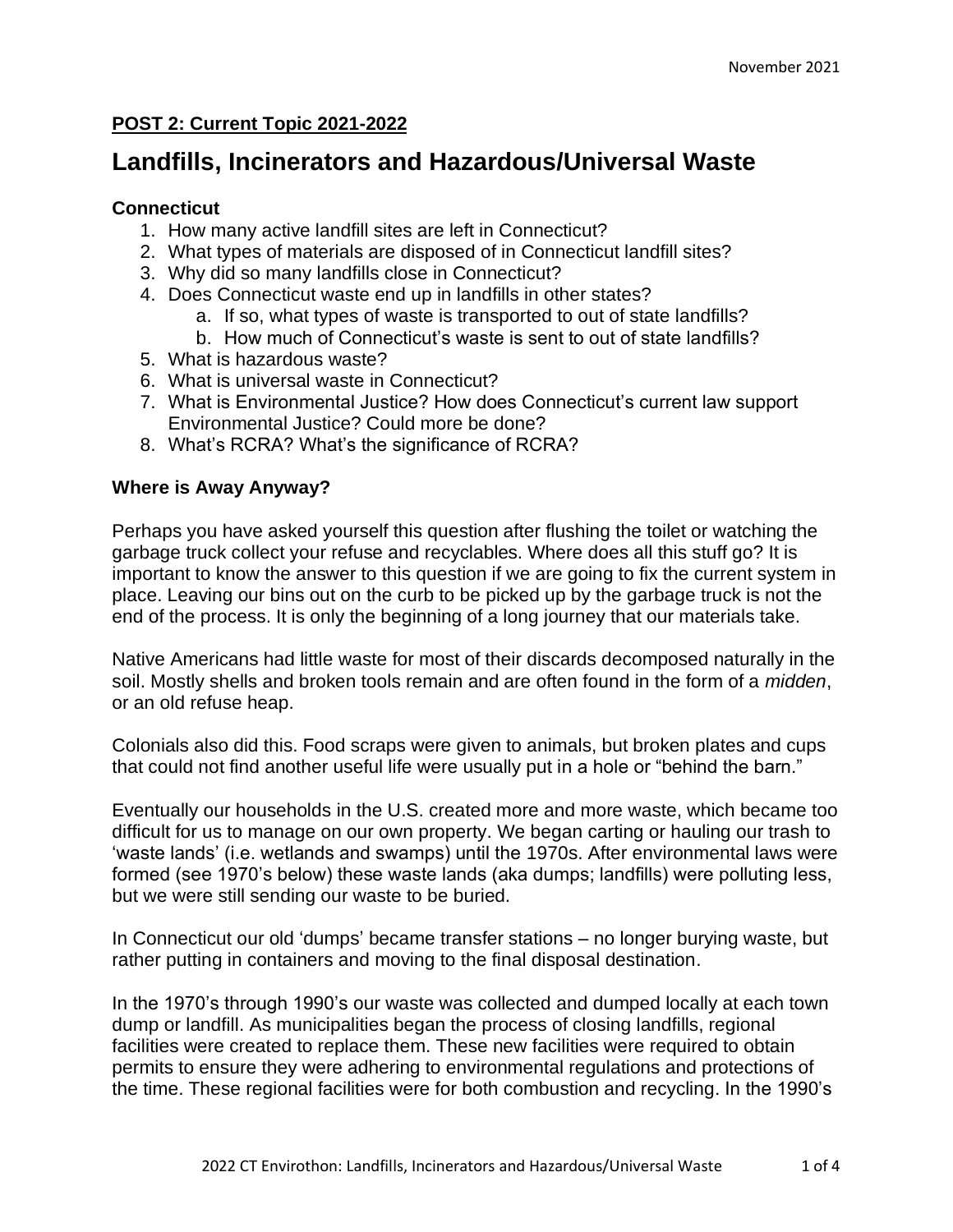state-of-the-art combustion facilities were built to reduce air pollution and capture energy and convert that energy into electricity which is why they are called waste-toenergy (WTE) facilities.

While Connecticut reduced the number of dumps it began aggregating all our waste into regional facilities that were often sited in communities where large numbers of lowincome and people of color reside. While no consideration was taken for those communities at that time, now as new facilities are planned and constructed, Connecticut is required to inform communities of these facilities interested in citing in their neighborhoods due to Connecticut's [Environmental Justice](https://portal.ct.gov/DEEP/Environmental-Justice/Environmental-Justice) Program.

But where does your waste go? Consider following the truck that comes to your curb. A recent project launched by MIT sought to answer this question about where our refuse ends up by following it with tracking devices. Check out the project here [http://senseable.mit.edu/trashtrack/.](http://senseable.mit.edu/trashtrack/)

#### **Resource Conservation and Recovery Act**

The Resource Conservation and Recovery Act (RCRA) is the principal federal law concerning solid and hazardous waste disposal. The act was passed in 1976 in response to the increasing amounts of municipal and industrial waste in the United States. All open dumping of waste was banned due to the establishment of RCRA. (SOURCE: [http://epa.gov/osw/laws-regs/rcrahistory.htm\)](http://epa.gov/osw/laws-regs/rcrahistory.htm)

In the 1970's, "away" for most Nutmeggers was the town dump. Our trash was picked up or we drove our trash to the dump ourselves. The dumps were the wastelands or wetlands and swamps of another era and became the places we starting dumping our trash. After the passing of RCRA, Connecticut banned all open dumping, requiring sand or other debris cover the pile of waste. The act and the material used is referred to as "daily cover." At this time there was a movement to close all dumps and site and build 'sanitary landfills'. Sanitary landfills took advantage of the best technology of the day providing landfill liners to avoid water pollution from leachate and covered our trash daily to reduce vermin and other vector problems.

While Connecticut did build a couple of regional landfills, it's relied more on waste-toenergy facilities to dispose of its trash.

While Connecticut reduced the number of pollution dumps and built better facilities to burn or bury our waste, we continued to increase the amount of trash we generated as trends for single-use items over durable goods increased.

#### **What Kinds of Wastes are "Hazardous?"**

Hazardous wastes include many kinds of discarded chemicals and other wastes generated from commercial, industrial, and institutional activities. Types of waste that are commonly hazardous include cleaning solvents, spent acids and bases, metal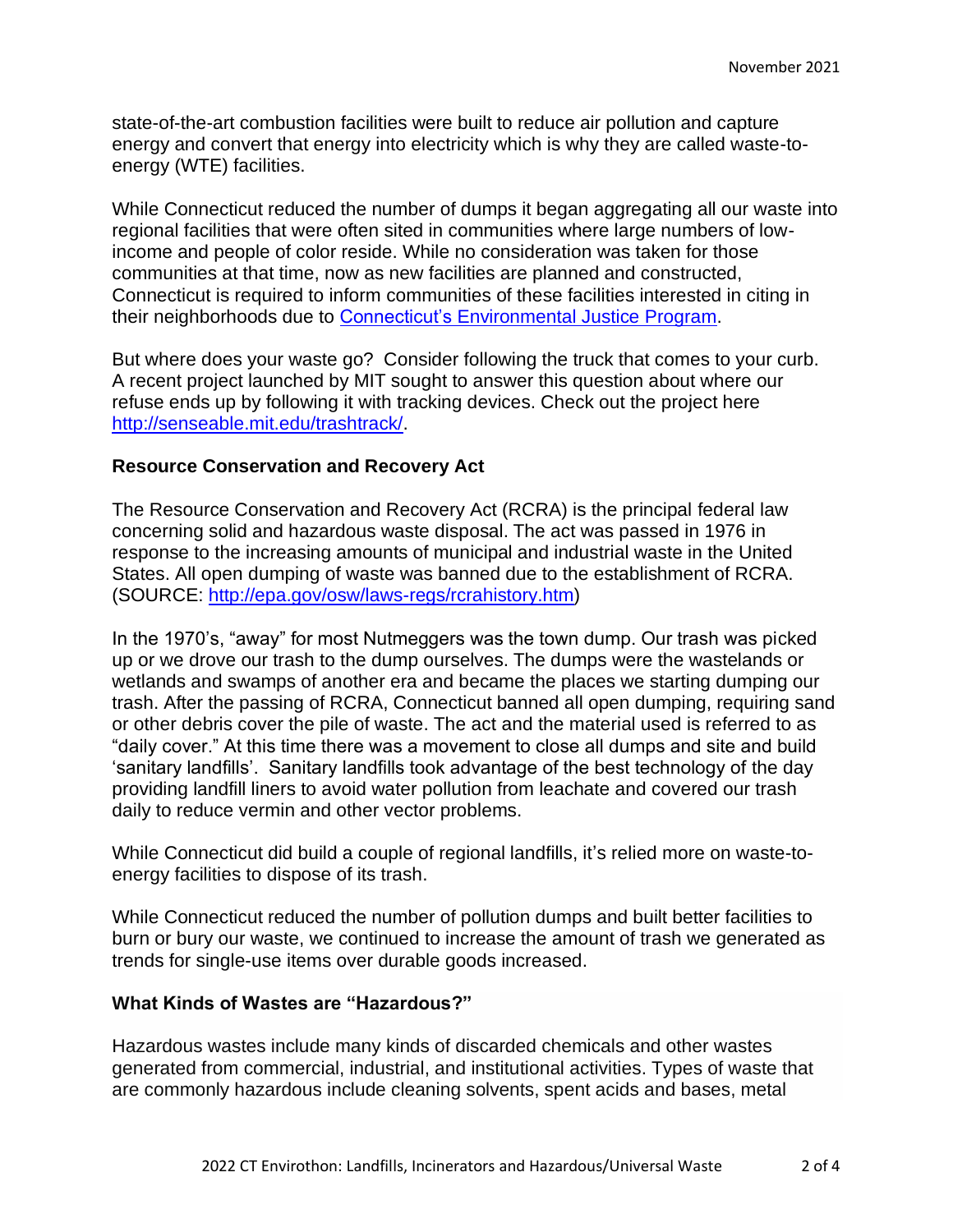finishing wastes, painting wastes, sludges from air and water pollution control units, and many other discarded materials. Hazardous wastes may also include many items that you would not normally think of as being hazardous, such as:

- Batteries (can contain acids and bases, as well as metals like lead and cadmium)
- CRT-based computer monitors (contain lead)
- Thermostats and fluorescent lamps (contain mercury)
- Renovation and demolition waste (can contain lead-based paint)

## Universal Wastes

This is a special subset of hazardous wastes that are regulated under a streamlined set of regulations called *The Universal Waste Rule*. These wastes include:

- **Batteries**. Covered batteries include lead-acid batteries, nickel-cadmium batteries, silver cells and mercury-containing batteries.
- **Cancelled and recalled pesticides**.
- **Mercury thermostats and other mercury-containing equipment (e.g., mercury switches, barometers, sphygmomanometers, etc.).**
- **Mercury-containing lamps**. This includes fluorescent lamps (including compact fluorescent lamps), mercury vapor lamps, and other lamps that contain mercury.
- **Used electronics**. This includes desktop and laptop computers, computer peripherals, monitors, copying machines, scanners, printers, radios, televisions, camcorders, video cassette recorders ("VCRs"), compact disc players, digital video disc players, MP3 players, telephones, including cellular and portable telephones, and stereos.

## **Household Hazardous Wastes**.

These are wastes that are similar to hazardous wastes listed above, but that are generated by residents in their homes while doing routine household activities. Examples of household hazardous waste include paints, stains, solvents, pesticides, old gasoline and other fuels, etc. These wastes are just as hazardous as their commercially-generated counterparts, but are not subject to hazardous waste requirements. However, DEEP encourages household residents to properly dispose of their household hazardous wastes by taking them to a DEEP-authorized household hazardous waste collection center or event. To find out more about household hazardous waste, see the DEEP's [Household Hazardous Waste Web Page](https://portal.ct.gov/DEEP/Waste-Management-and-Disposal/Household-Hazardous-Waste/HHW-Home)**.**

# **CT Essential**

- Active Landfill Sites in Connecticut [https://portal.ct.gov/DEEP/Waste-Management-and-Disposal/Solid-Waste/Active-](https://portal.ct.gov/DEEP/Waste-Management-and-Disposal/Solid-Waste/Active-Landfill-Sites)[Landfill-Sites](https://portal.ct.gov/DEEP/Waste-Management-and-Disposal/Solid-Waste/Active-Landfill-Sites)
- [DEEP: 'It's Time For Connecticut to Reduce, Reuse And Recycle' | Across](https://patch.com/connecticut/across-ct/deep-it-s-time-connecticut-reduce-reuse-recycle)  [Connecticut, CT Patch](https://patch.com/connecticut/across-ct/deep-it-s-time-connecticut-reduce-reuse-recycle)
- What is Hazardous Waste (Connecticut) [https://portal.ct.gov/DEEP/Waste-](https://portal.ct.gov/DEEP/Waste-Management-and-Disposal/Hazardous-Waste/What-is-Hazardous-Waste)[Management-and-Disposal/Hazardous-Waste/What-is-Hazardous-Waste](https://portal.ct.gov/DEEP/Waste-Management-and-Disposal/Hazardous-Waste/What-is-Hazardous-Waste)